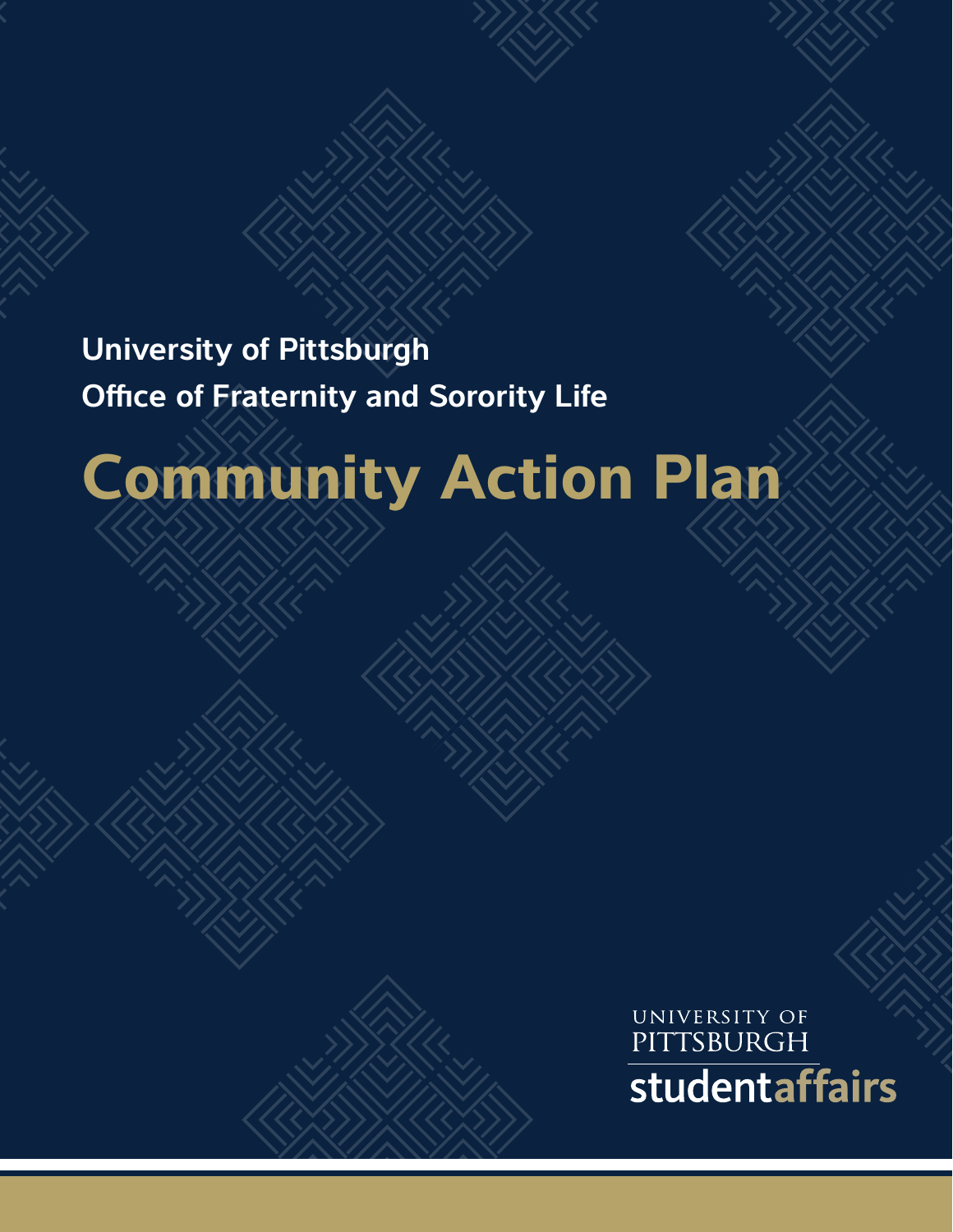## **INTRODUCTION**

The Division of Student Affairs is committed to providing University of Pittsburgh students with the best collegiate experience in the world. We recognize that such an experience includes a strong, healthy, and productive fraternity and sorority community that provides leadership, scholarship, service, and sisterhood/brotherhood for students who choose to join.

Some concerning incidents involving fraternities and sororities occurred in the spring 2018 semester that caused us to pause and reflect on the future of fraternity and sorority life. Since January 2018, fraternity and sorority life student leaders and staff have been working on developing an action plan that addresses concerning behavior, enhances the fraternity and sorority life experience, and creates a culture change. University of Pittsburgh's fraternity and sorority life community is deeply rooted in the institution's history and appropriate actions are being taken to ensure the longevity of the community. The Office of Fraternity and Sorority Life Community Action Plan is to provide policy, educational initiatives, assessment, and transparent support and partnerships that will guide the Office of Fraternity and Sorority Life, students, and other stakeholders in working towards a safer fraternity and sorority life community. This document will be continually evaluated and modified to assure we continue to enhance the Fraternity and Sorority Life community, and address any concerning behaviors.

Thank you and Hail to Pitt!

## **POLICY**

- Reaffirm the University of Pittsburgh Fraternity and Sorority Life Policies and Procedures and ensure П dissemination of the policies and procedures to the fraternity and sorority life community.
- Update the Cathedral Standards of Excellence (CSOE), the chapter accreditation program, to  $\overline{\phantom{a}}$ provide clearer guidance on expectations. Expectations will be based on the number of chapter members to create equity, not equality, in chapter expectations. This will provide achievable and realistic expectations for each chapter.
- Require all chapters to register events with alcohol, non-members, and events occurring П off-campus. Event registration will fulfill policies and documentation for CSOE.
- Develop a University-wide committee to address hazing and other concerning behaviors to be m. comprised of students, faculty, staff, and other key stakeholders, such as, Athletics, Pathfinders, and ROTC, etc.
- The Interfraternity Council (IFC) Recruitment will be modified in the following ways: m.
	- IFC will create and publicly promote a centralized list of all fraternity recruitment events. All recruitment events will need to be submitted to IFC by time and date set by IFC.
	- A uniform release of official bids, approved by the Office of Fraternity and Sorority Life (OFSL), will be distributed to potential new members on the final day of recruitment each semester.
	- IFC executive officers and members of the OFSL will attend recruitment events to provide support and answer questions about fraternity and sorority life.
	- Begin hosting an IFC Day of Service during recruitment.
	- After this recruitment period, chapters can engage in continuous/24-7 recruitment.
- $\mathcal{C}^{\mathcal{A}}$ Complete the OFSL intake guidelines and the campus presentation plans approved by the OFSL for National Pan-Hellenic Council organizations and culturally based organizations.
- Each chapter will be limited to18 social events with alcohol per semester.  $\mathcal{C}^{\mathcal{A}}$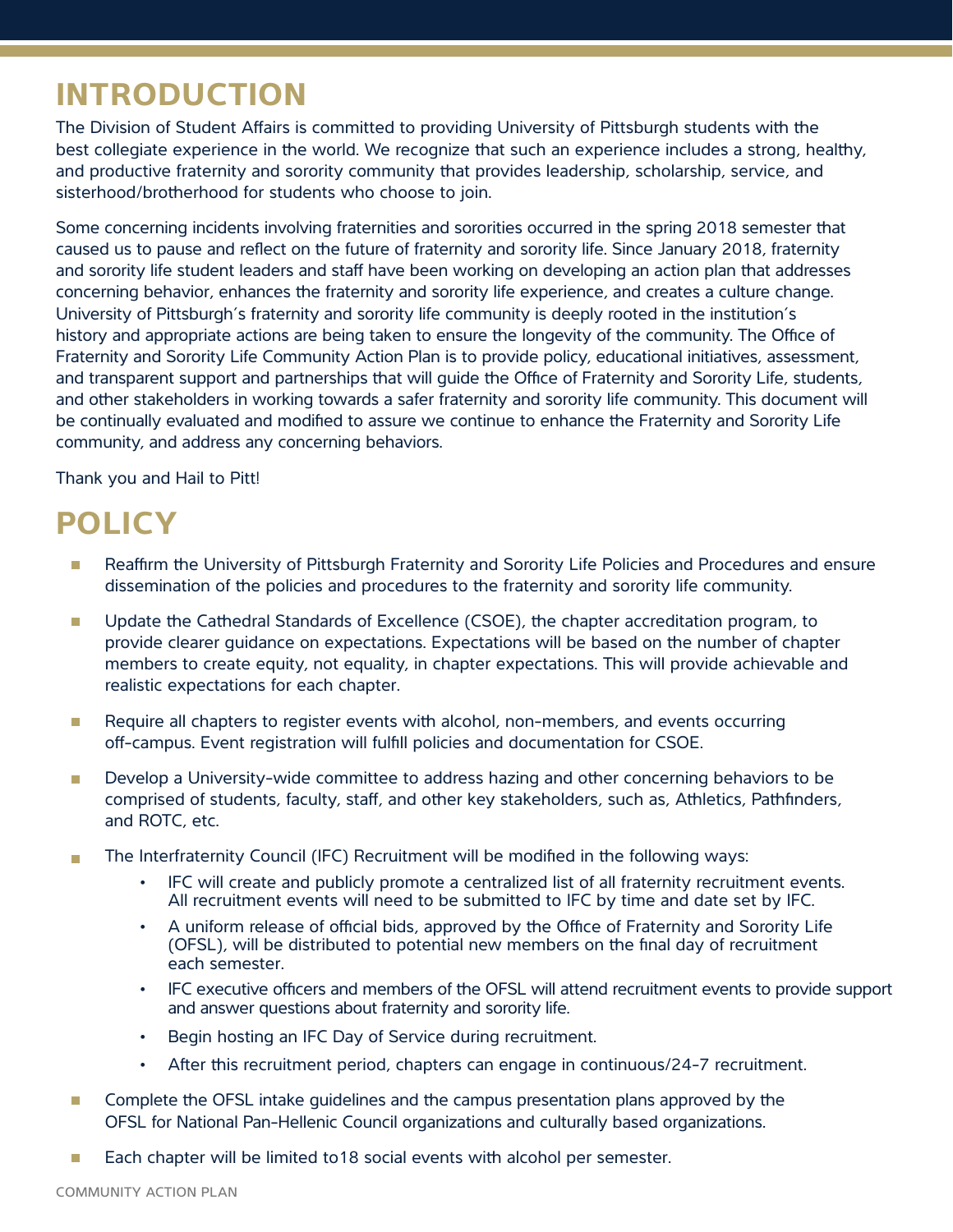At all social events with alcohol, the president and risk manager must act as event monitors in addition П to one event monitor for every 25 people attending the event. (Example: 75 attendees = president, risk manager, and three additional event monitors). Chapters may have more event monitors, but this is the minimum requirement.

## **EDUCATIONAL INITIATIVES**

#### **Pre-Greek 101 Educational Sessions**

All students who are interested in fraternity and sorority life are required to attend a Greek 101 session prior to recruitment or intake. These sessions will cover basic fraternity and sorority life terminology, expectations for membership, rights and responsibilities of new members, sexual assault prevention, alcohol safety, combating exclusive traditions, hazing education, and transparency about what to expect. Leaders from each council and professional staff will develop and facilitate these sessions starting in fall 2018 for those wishing to seek membership in spring 2019. Sessions will be offered every other week at varying times and dates in the fall and spring semesters to accommodate those wanting to seek membership in spring 2019. Those seeking membership in fall 2018 will attend a Greek 101 session after bids are distributed.

#### **Required Training**

The OFSL will schedule and require chapters to attend bystander intervention training and diversity programming starting in fall 2018. These sessions will be a requirement in the CSOE and scheduled throughout the fall semester.

#### **Other Educational Initiatives**

- Utilize council meetings for training and educational purposes and include a risk management  $\blacksquare$ roundtable once a month by council leadership.
- The OFSL will offer a Greek Leadership Academy, Rising Greek Leadership Academy, and a  $\mathcal{L}_{\mathcal{A}}$ President's Conference starting in fall 2018.
- Host monthly Tri-Council meetings or family dinners to serve as an opportunity for continued m. education and have campus partners (Pitt Police, Title IX, etc.) present to community leaders, and continue to foster Tri-Council unity. Chapter presidents (or a chapter representative) and council executive officers are expected to attend these meetings the first Monday of every month starting in October.
- Provide regular resources to fraternity and sorority chapter advisors in the form of retreats,  $\Box$ meetings, webinars, and newsletters.
- For organizations who host events with alcohol, officers tasked with managing the events (president, m. social chairs, risk managers, etc.) will need to attend the University of Pittsburgh Student Health Services' Alcohol Management Program before hosting an event with alcohol.
- New member education plans will be due in a time agreed upon by the representing council  $\Box$ and/or the OFSL in order to receive feedback in a timely manner from professional staff and council executive boards.
- The OFSL will provide annual hazing prevention training to those officers tasked with recruitment/intake  $\Box$ and new member education. All chapters, councils, community stakeholders, and campus partners can request hazing prevention training through the OFSL. Hazing recognition and prevention training will be presented at the Greek 101 session for all potential new members.